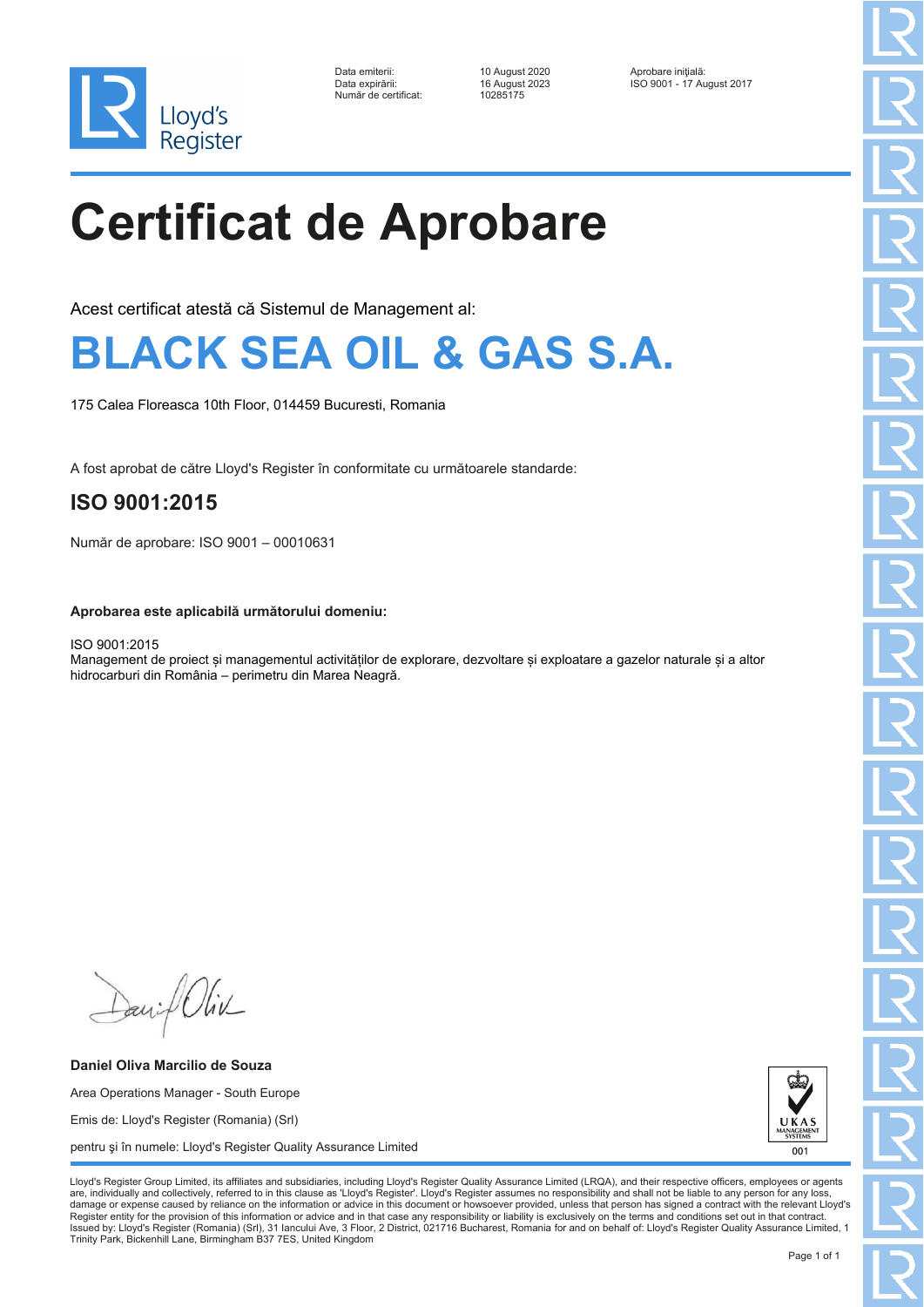

Data emiterii: 10 August 2020 Aprobare inițială:<br>10 August 2023 1980 14001 - 4 Or Număr de certificat:

9 August 2023 ISO 14001 - 4 Octombrie 2015<br>10285171

# **Certificat de Aprobare**

Acest certificat atestă că Sistemul de Management al:

## **BLACK SEA OIL & GAS S.A.**

175 Calea Floreasca 10th Floor, 014459 Bucuresti, Romania

A fost aprobat de către Lloyd's Register în conformitate cu următoarele standarde:

### **ISO 14001:2015**

Număr de aprobare: ISO 14001 – 0026980

**Aprobarea este aplicabilă următorului domeniu:**

ISO 14001:2015

Activități incluzând și fiind asociate cu: Management de proiect și managementul activităților de explorare, dezvoltare și exploatare a gazelor naturale și a altor hidrocarburi din România – perimetru din Marea Neagră.

Daniel Oliv

**Daniel Oliva Marcilio de Souza** Area Operations Manager - South Europe Emis de: Lloyd's Register (Romania) (Srl) pentru şi în numele: Lloyd's Register Quality Assurance Limited



Lloyd's Register Group Limited, its affiliates and subsidiaries, including Lloyd's Register Quality Assurance Limited (LRQA), and their respective officers, employees or agents are, individually and collectively, referred to in this clause as 'Lloyd's Register'. Lloyd's Register assumes no responsibility and shall not be liable to any person for any los damage or expense caused by reliance on the information or advice in this document or howsoever provided, unless that person has signed a contract with the relevant Lloyd's<br>Register entity for the provision of this informa Issued by: Lloyd's Register (Romania) (Srl), 31 Iancului Ave, 3 Floor, 2 District, 021716 Bucharest, Romania for and on behalf of: Lloyd's Register Quality Assurance Limited, 1 Trinity Park, Bickenhill Lane, Birmingham B37 7ES, United Kingdom